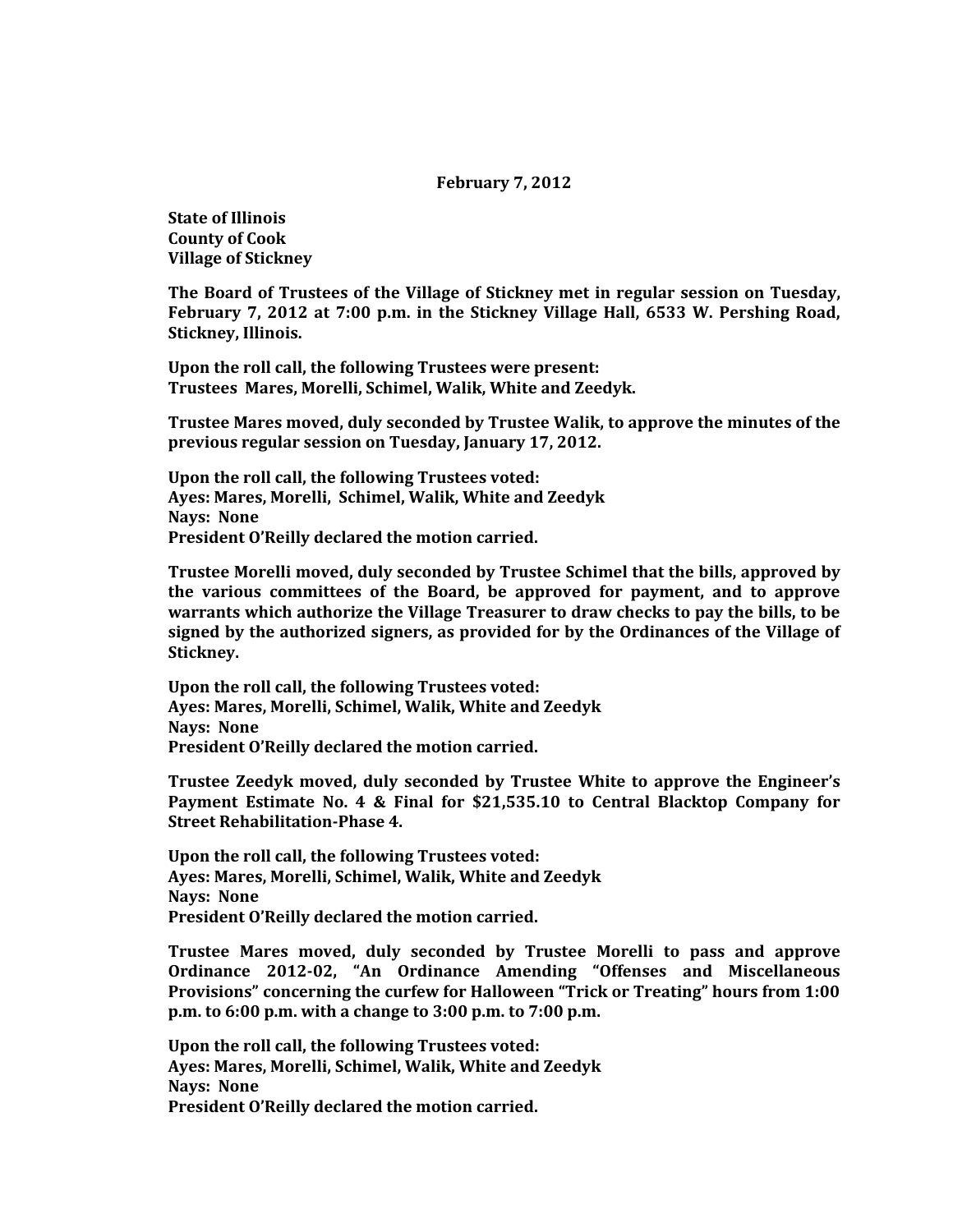## **Page 2**

**PRESIDENT REPORT: A report was given on the February 4, 2012 West Central Municipal Conference Legislative meeting. We heard that the conference voted on a \$.10 per capita. What that means is that every resident that resides in the whole conference will pay \$.10 to fight the water rate increases. The City of Chicago increased the water rates for four years. As a group, along with the Metropolitan Mayor's Conference, we are trying to fight that. I will update you when we hear more about that.** 

**President O'Reilly then extended an invitation for the Saturday, February 11, 2012, dedication of our Stickney Recreation Center. It is the old Sokol. It is for a couple of hours starting at 11:00 a.m.** 

**CLERK'S REPORT: A letter was read from a resident living in the area of 41st and Ridgeland. The side of a garage located on that corner was hit with graffiti. Particular thanks were given to Ordinance Officer Arturo Terrazo and anyone else who worked on removing the graffiti.**

**A notice was read from the EPA concerning Heartland Recycling located at 6201 W. Canal Bank Road, Forest View. The clerk mentioned that copies of this notice were given to Trustees Schimel and Morelli since they are on the committees involved with air pollution and recycling. There will be a hearing on February 28, at the Forest View Village Hall to discuss the acceptance and treatment of special waste, including non-hazardous liquid waste, to their current municipal solid waste transfer and recycling activities.**

**The clerk went on to explain that she called the assessor's office and questioned the senior freeze and senior citizens exemption. She was told that applications will be in the mail by next week.** 

**A report was given on some of the information provided at the West Central Municipal Conference Legislation breakfast on February 4.**

# **TRUSTEE REPORTS:**

**Trustee Mares remarked on the fact that the swings have been taken down at Haley Park due to a recall from the manufacturer. He will replace them when he gets the new brackets in the spring. We are doing some upgrading in the parks and cleaning them up. He reminded people that after the grand opening of the Stickney Recreation Center on Saturday, the Sokol organization is holding their annual pancake breakfast on Sunday, February 12, 2012. He addressed the Central Stickney Park District's open invitation for any events they have. Trustee Mares also gave us an update on proposed activities that will be available in our Village.** 

**Trustee Morelli reported on the January, 2012 Fire Department activity. Calls: include 5 working fires, 10 service related calls and 51 ambulance calls, 4 automatic fire alarms and trouble alarms, 2 motor vehicle accidents, 13 mutual automatic aid calls, 10 automatic trouble fire alarms, a fire at the Hawthorn Race Track stable area, a compost fire at a residence, a exhaust system fire at the Water Reclamation District, a car fire, and a boiler room fire, the total response for 2012 was 91.**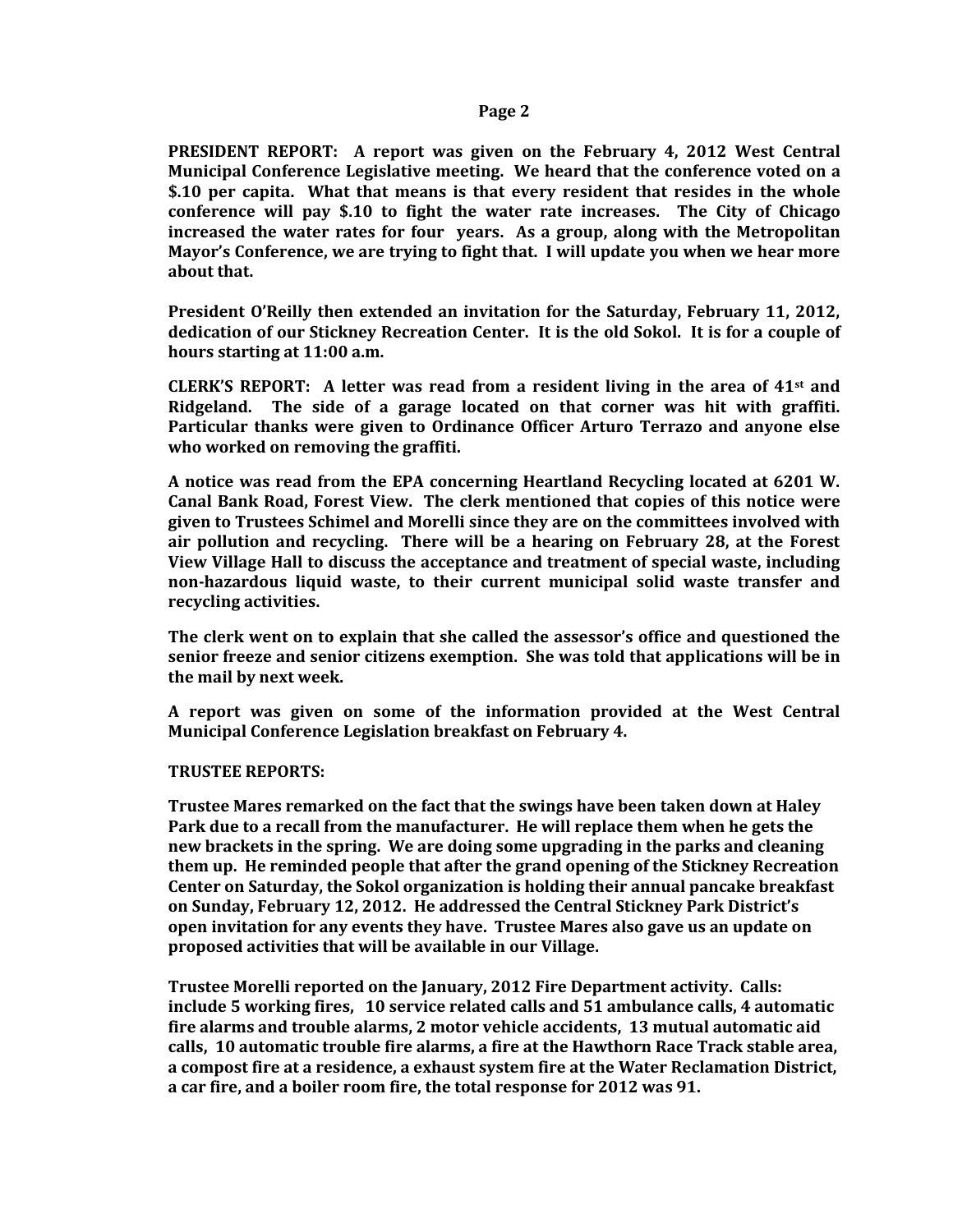## **Page 3**

**Trustee Schimel spoke about the public hearing on February 28, 2012 concerning Heartland Recycling. He explained that what they want to do is take non-toxic liquid waste and mix it with ground up drywall or sawdust and turn it into a paste. This can now be dumped in a land fill. He is planning to go to the meeting with Fire Captain Tom Heller. All these people want to do is expand what they are already doing. He promised an update.** 

**Trustee Walik moved, duly seconded by Trustee White to accept the treasurer's report for the month of November, 2011.**

**Upon the roll call, the following Trustees voted: Ayes: Mares, Morelli, Schimel, Walik, White and Zeedyk Nays: None President O'Reilly declared the motion carried.**

**Trustee White addressed a question that came from a concerned resident about the railroad ties that are being used at the ice skating rink. We are using railroad ties around the perimeter of the ice rink that are holding the liner in place in case of a thaw. When those ties were created some 15 years ago or so, a chemical called creosol was used as a preservative. The safety concern was over whether some of this chemical could leach and cause a safety hazard. Trustee White called the EPA in Springfield and spoke to a ground engineer named Sally Springer. She assured him that we would have no problem with those. She went on to explain that the leaching and seeping happens within the first six months of use. She did recommend that if you use them around your home that you don't use them around a vegetable garden.** 

#### **DEPARTMENT REPORTS:**

**Fire Chief Meyer reported on the Great Midwestern Shake Out. It was an exercise for earthquake preparedness. An expert advised that the damage we could experience is slim. One of the aspects of this drill was awareness. Once of the items discussed was how to shut off your water supply because pipes could break. Another item was knowledge on how to shut off your gas service. Everyone in the family needs to know how to do this. The following was the most valuable information that came out of this whole exercise: We were enlightened with the fact that this is the 200th anniversary of the New Madrid Earthquake in Southern Illinois that even shook Boston and changed the course of the Mississippi River.**

**Deputy Police Chief Frank Figueroa shared an e-mail that he received from Alfrada Woods, the Tobacco Administrator of the Liquor Control Commission. As you know, we are in our second year of participation in the Kids Can't Buy Here tobacco enforcement program. The e-mail stated: We are pleased to announce that we had a great year with the fiscal 2011 tobacco enforcement program. We completed 17,000 compliance checks with a violation rate of only 7.1% which is the lowest rate since we started the program. Because of your commitment with the program, we attribute the success. We are looking forward to even greater things this year. New applications for fiscal year 2013 will be going out on February 10, 2012.**